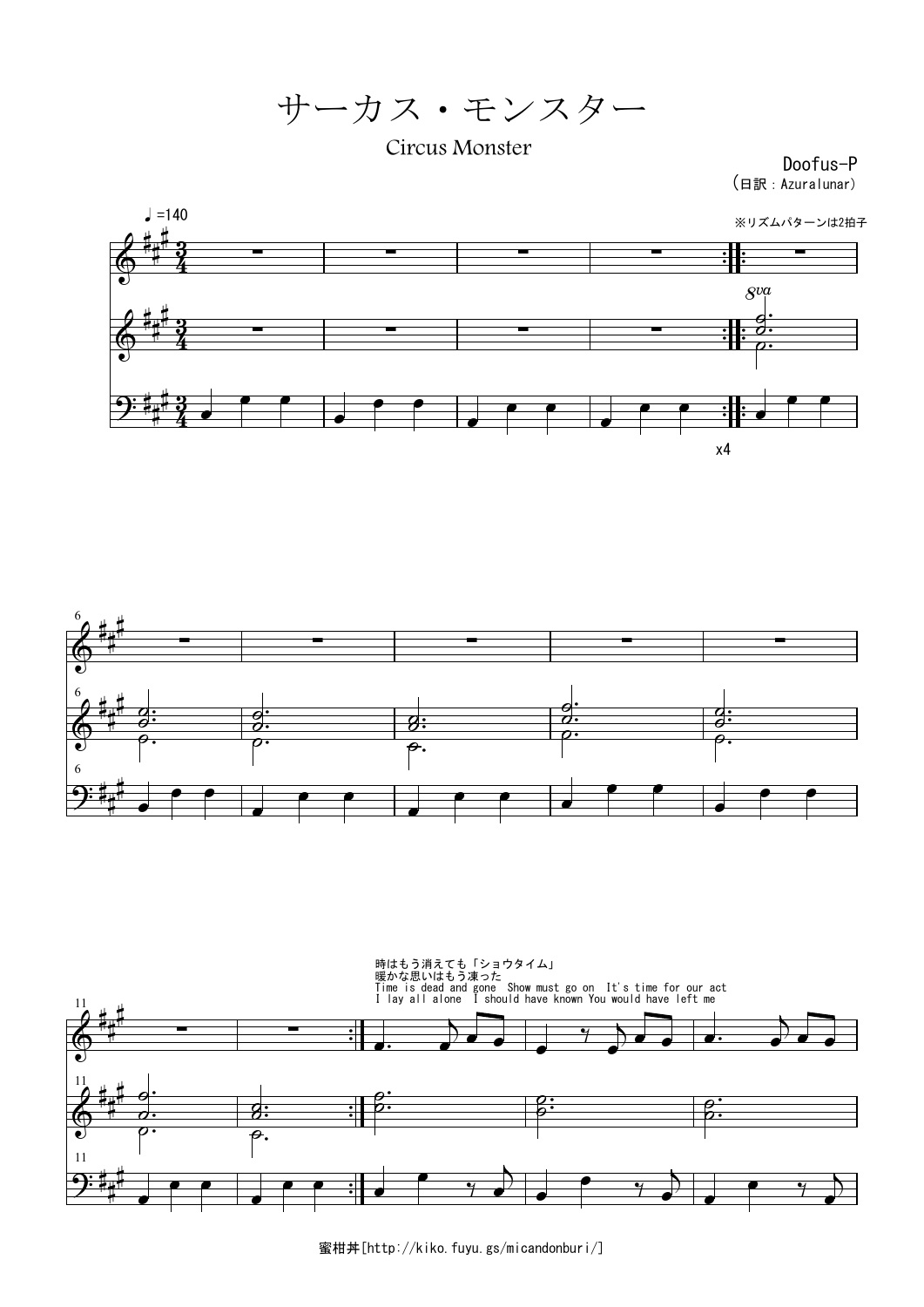サーカス・モンスター







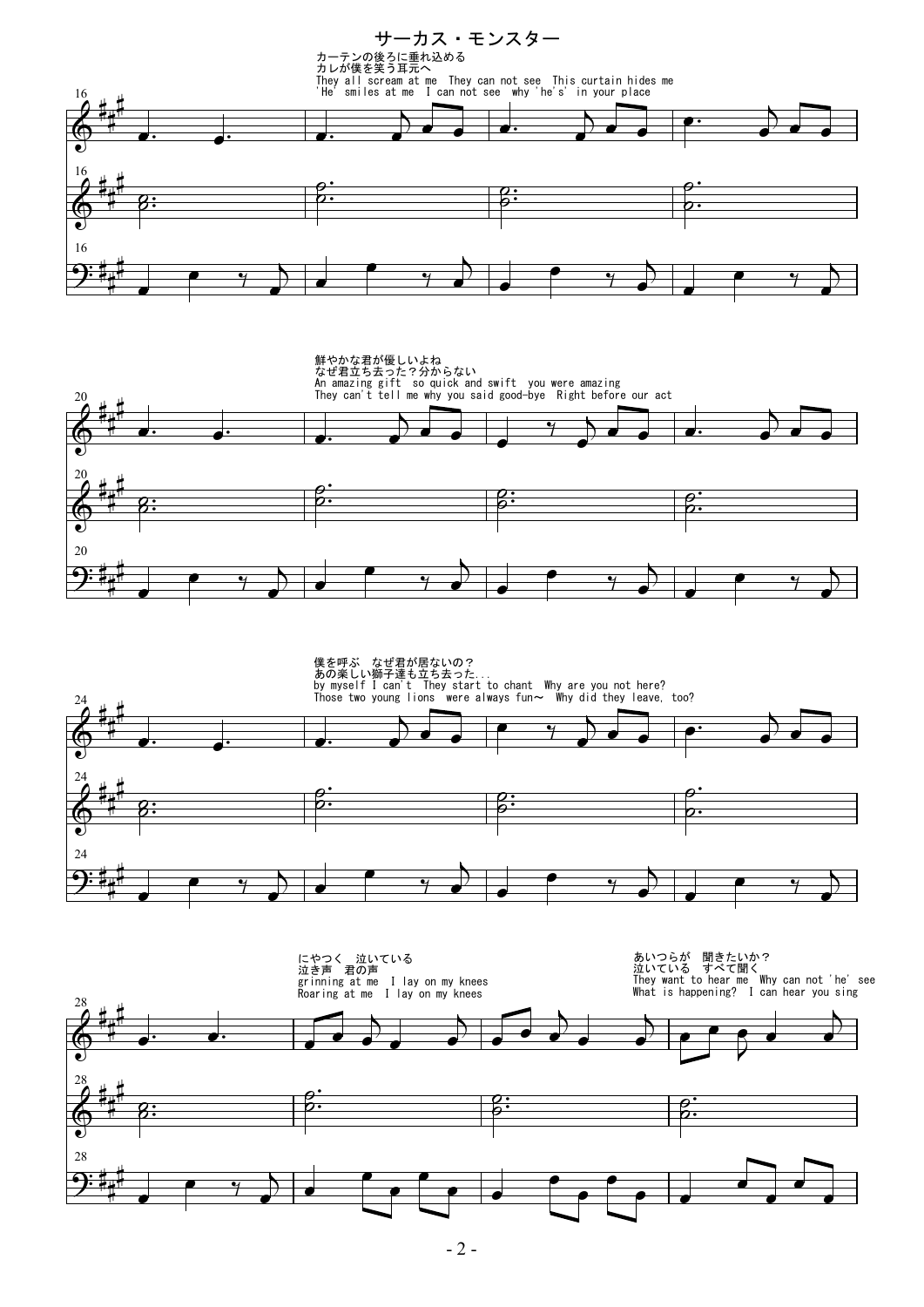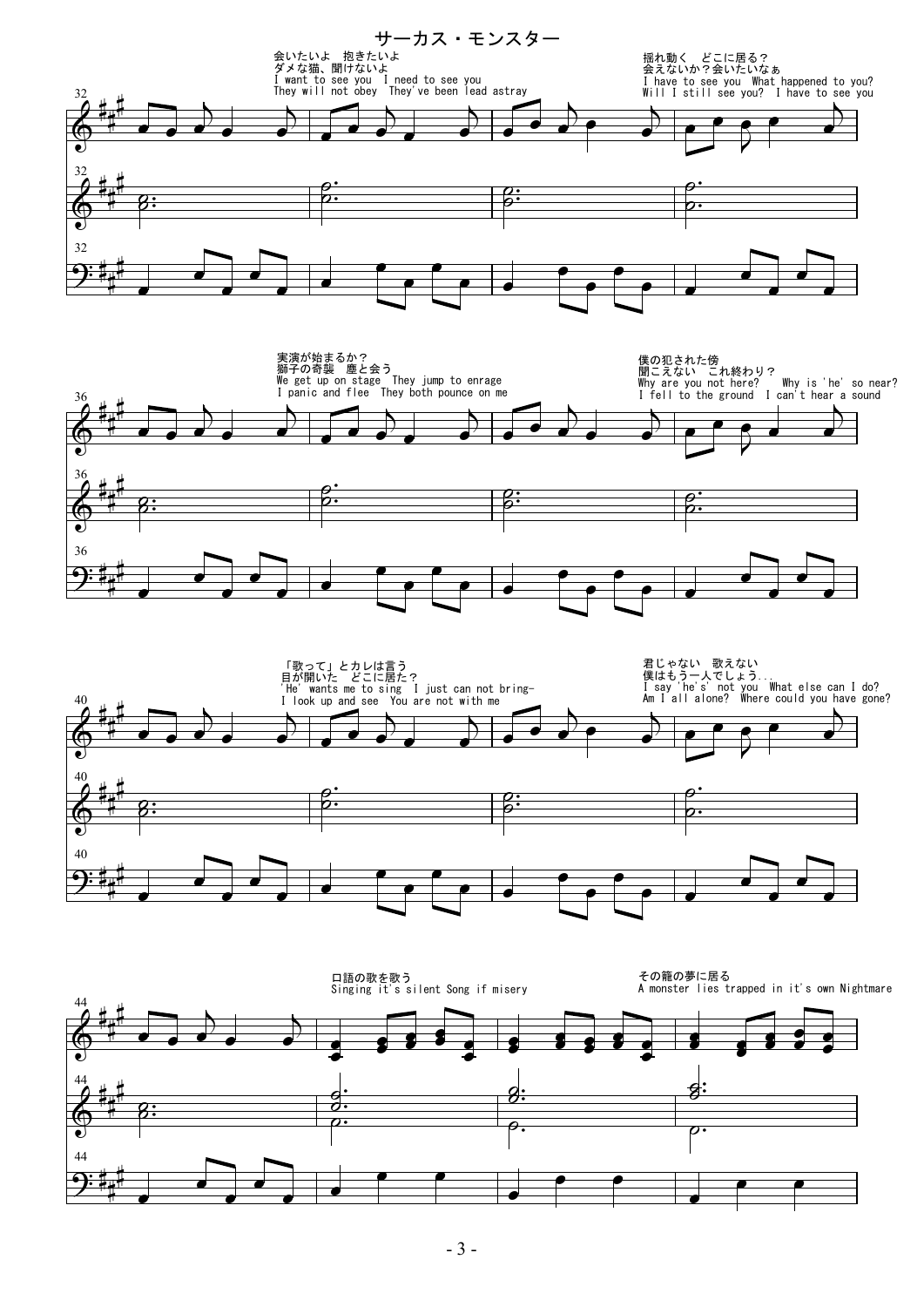サーカス・モンスター







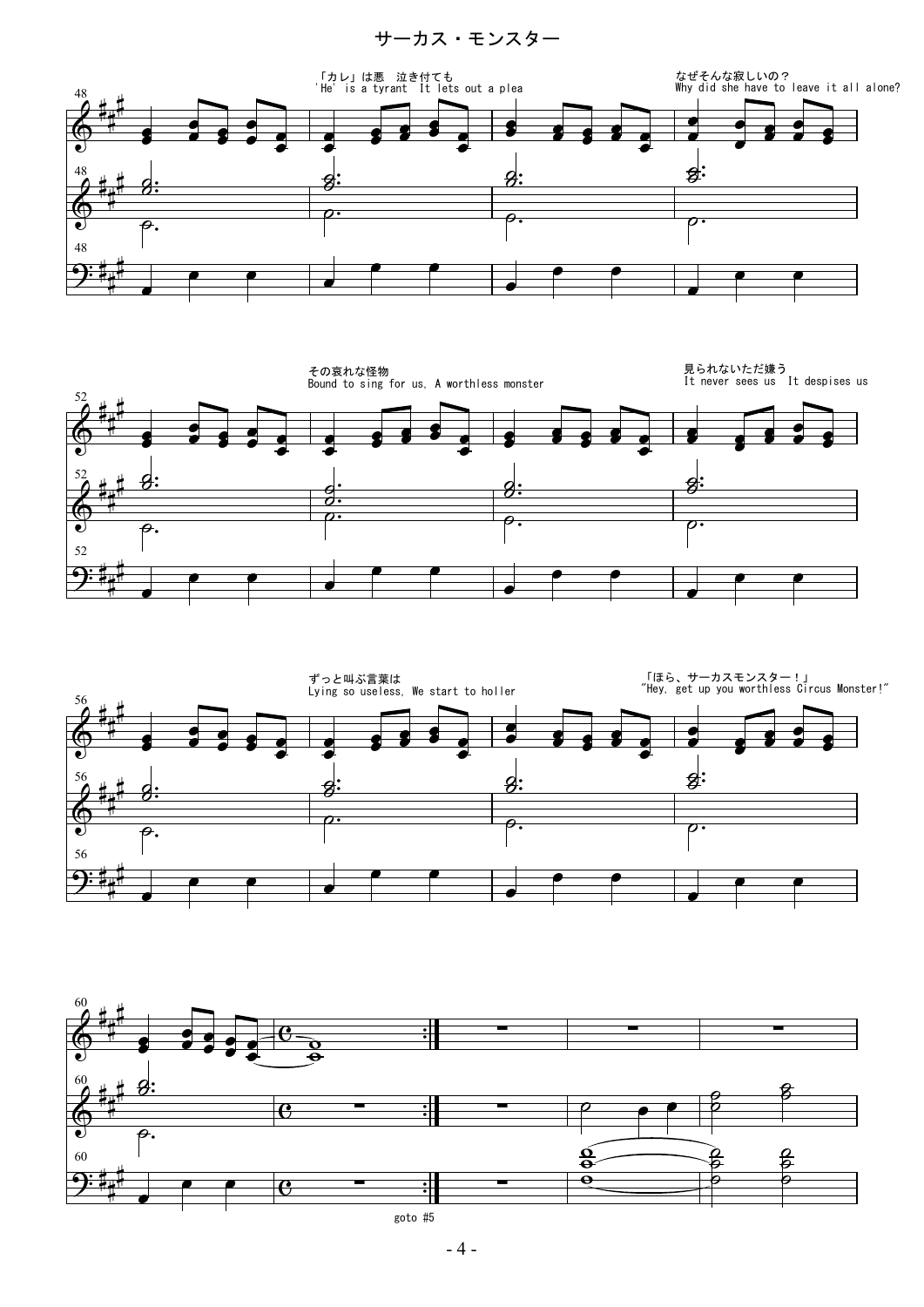サーカス・モンスター